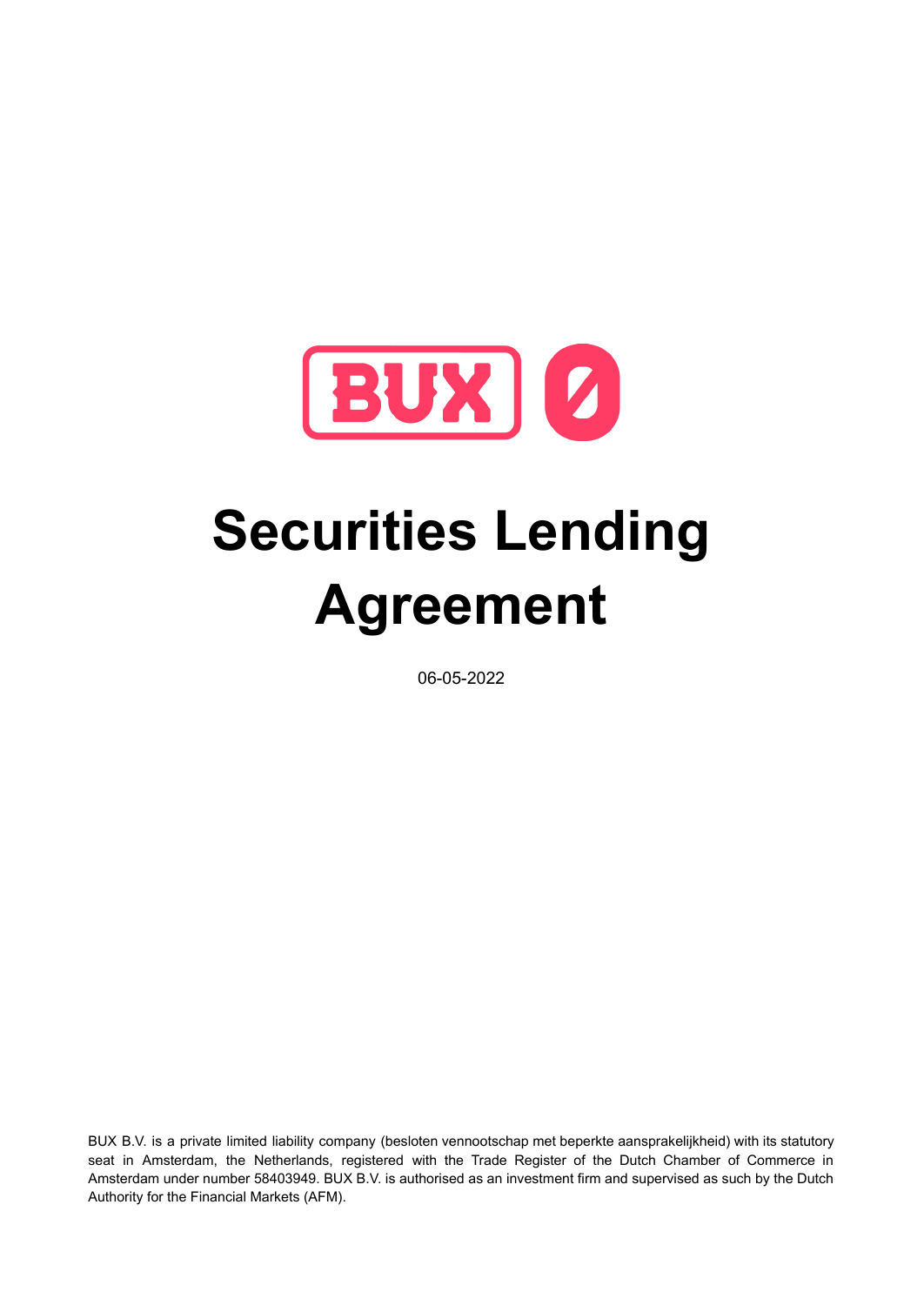

# **Introduction**

This agreement applies when you make use of the services of BUX B.V.

## **Parties**

BUX B.V, with its registered office at Plantage Middenlaan 62, 1018 DH, Amsterdam (hereinafter: 'BUX'), represented by Yorick Naeff

#### **and**

Client

#### **Whereas**

- You and BUX have entered into a Client Agreement on the basis of which BUX shall provide services in response to an assignment from You;
- By means of this Agreement, you give consent to BUX for borrowing Your Financial Instruments and to lend those Financial Instruments to a third party;
- BUX will apply a collateral structure which aims to mitigate the risk that BUX is unable to meet its obligations towards You in connection with the Lending of Financial Instruments**.**

# **BUX's services and the terms and conditions governing Securities Lending**

## **1. Definitions**

- **1.1** The terms used in this BUX Securities Lending Agreement have the same meaning as attributed to them in the Client Agreement, unless defined otherwise below:
- **a.** Financial Instruments: financial instruments referred to in the Securities Lending Handbook, which the Client holds in his/her Account and, on the basis of this Securities Lending Agreement, may from time to time be used by BUX;
- **b.** The Borrower: a party designated by BUX, as specified in more detail in the Securities Lending Handbook, with which BUX enters into loan transactions;
- **c.** Collateral: security in the form of Financial Instruments that BUX will receive if it Lends Your Financial Instruments to a third party, which security BUX will transfer to Stichting BUX Collateral;
- **d.** Securities Lending Handbook: the handbook which describes the obligations and rights of the Client in relation to Securities Lending, as well as the most important risks of Securities Lending;
- **e.** Securities Lending Agreement: this BUX Securities Lending Agreement.

#### **2. Securities Lending Agreement, priority, amendments**

- **2.1** The Terms and Conditions of Securities Lending and the Securities Lending Handbook both apply to this Securities Lending Agreement and form an integral part of the Securities Lending Agreement.
- **2.2** By signing this Securities Lending Agreement, You declare You have received, read and understood the contents of this Securities Lending Agreement and the Securities Lending Handbook.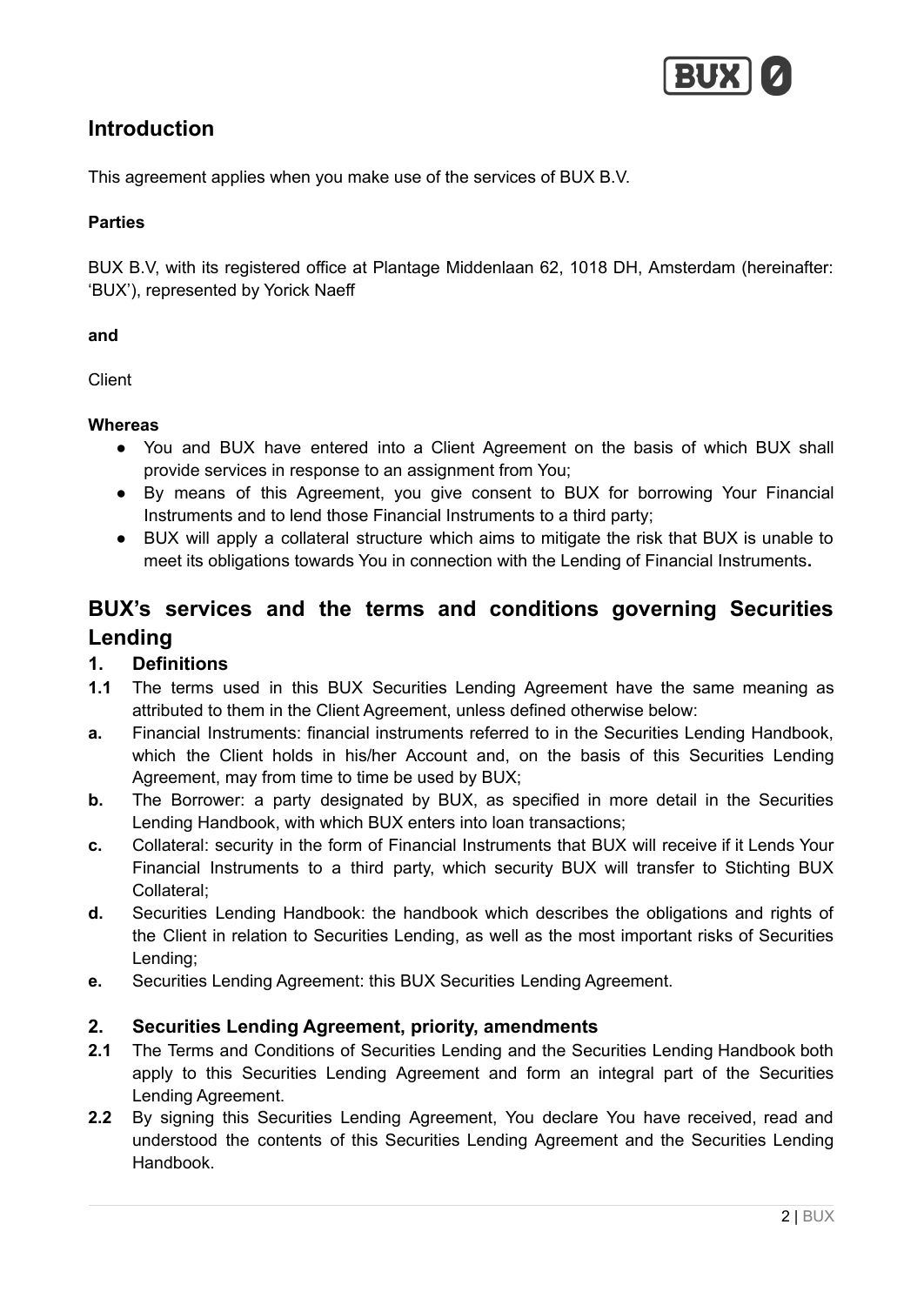

- **2.3** In the event of any conflict or inconsistency between the Securities Lending Agreement and the Securities Lending Handbook, the BUX Securities Lending Agreement has priority.
- **2.4** BUX is entitled to amend the Securities Lending Agreement by aligning these conditions with:
	- **2.4.1** Changes in our product and service offering;
	- **2.4.2** Legislative and regulatory changes;
	- **2.4.3** Changes in the interpretation of laws by the supervisory authorities;
	- **2.4.4** Technological developments;
	- **2.4.5** Any other changes due to the fact that BUX B.V. has a reasonable interest in changing the conditions.
- **2.5** BUX BV is not allowed to amend these conditions in such a way that it would disrupt the balance between your rights and BUX's rights in your disadvantages.
- **2.6** BUX BV informs you about any changes and the date it will be applicable at least thirty (30) days before the changes apply. If You do not wish to accept such changes, You have the right to terminate this Securities Lending Agreement with immediate effect. The thirty (30) days notice period is not needed in case the changes are a result of:
	- A ruling of a court or complaint committee;
	- An instruction or order of the regulator;
	- Changes in and to comply with applicable Laws and Regulations.

## **3. Terms & Conditions and Risks of Securities Lending**

- **3.1** You herewith give consent to BUX to borrow Your Financial Instruments. BUX may, in turn, Lend these Financial Instruments to a Borrower. You lose the legal title to the Financial Instruments during the lending period but retain the economic benefits of these Financial Instruments. BUX makes use of BUX Custody for the safekeeping of the Financial Instruments and money for Clients. If BUX Lends Your Financial Instruments to a Borrower, BUX will ensure that these Financial Instruments are directly transferred from BUX Custody to the Borrower.
- **3.2** Financial Instruments which BUX has borrowed from You, do during the borrowing period, not fall under the asset segregation structure of BUX. Instead, You have a claim against BUX for the redelivery of the Financial Instruments concerned. BUX intends to Lend Your Financial Instruments to third parties. BUX will ensure that Stichting BUX Collateral receives a sufficient amount of collateral when it does so. BUX will transfer this collateral to Stichting BUX Collateral. In the event that BUX would not be able to meet its obligations towards You in relation to Your Lent Financial Instruments, Stichting BUX Collateral will apply the collateral it holds, to acquire equivalent Financial Instruments. Stichting BUX Collateral will subsequently deliver those Financial Instruments to You and other Clients who Lent their Financial Instruments to BUX.
- **3.3** The Financial Instruments that are Lent shall be specified in BUX's administration as being allocated to one or more Clients on the basis of a predetermined allocation procedure.
- **3.4** To limit the risks associated with Lending Financial Instruments as far as possible, BUX is responsible for ensuring that BUX Custody continuously receives collateral which is worth at least the value of the Financial Instruments being Lent. The most significant risks are described in the Securities Lending Handbook. The Client declares that he/she is aware of, understands, and accepts the features and risks of Securities Lending.
- **3.5** BUX is not obliged to use any of Your Financial Instruments for securities lending purposes.
- **3.6** You will lose Your voting rights on the Financial Instruments being used by BUX.